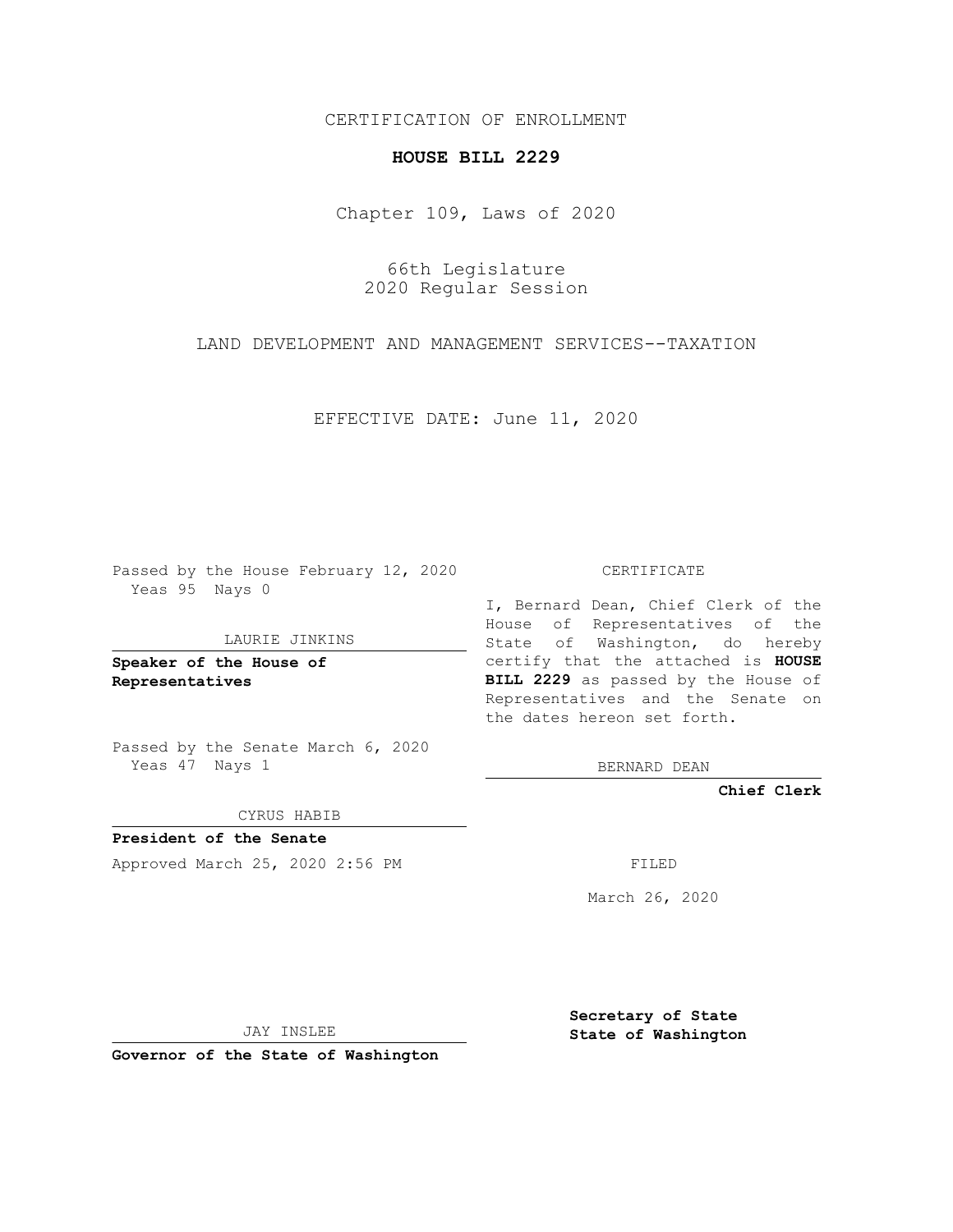## **HOUSE BILL 2229**

Passed Legislature - 2020 Regular Session

**State of Washington 66th Legislature 2020 Regular Session**

**By** Representatives Sullivan, Stokesbary, Bergquist, Gildon, and Wylie

Prefiled 12/11/19. Read first time 01/13/20. Referred to Committee on Finance.

1 AN ACT Relating to clarifying the scope of taxation on land 2 development or management services; amending RCW 82.04.051; and amending 1999 c 212 s 1 (uncodified).3

4 BE IT ENACTED BY THE LEGISLATURE OF THE STATE OF WASHINGTON:

5 **Sec. 1.** 1999 c 212 s 1 (uncodified) is amended to read as follows:6

 (1) The legislature finds that the taxation of "services rendered in respect to constructing buildings or other structures" has generally included the entire transaction for construction, including certain services provided directly to the consumer or owner rather than the person engaged in the performance of the constructing activity. Changes in business practices and recent administrative and 13 court decisions have confused the issue. Recognizing the need to 14 remove barriers to the creation of affordable housing, it is the intent of the legislature to clarify which services, if standing alone and not part of the construction agreement, are taxed as retail or wholesale sales, and which services will continue to be taxed as a 18 service.

19 (2) It is further the intent of the legislature to confirm that 20 the entire price for the construction of a building or other 21 structure for a consumer or owner continues to be a retail sale, even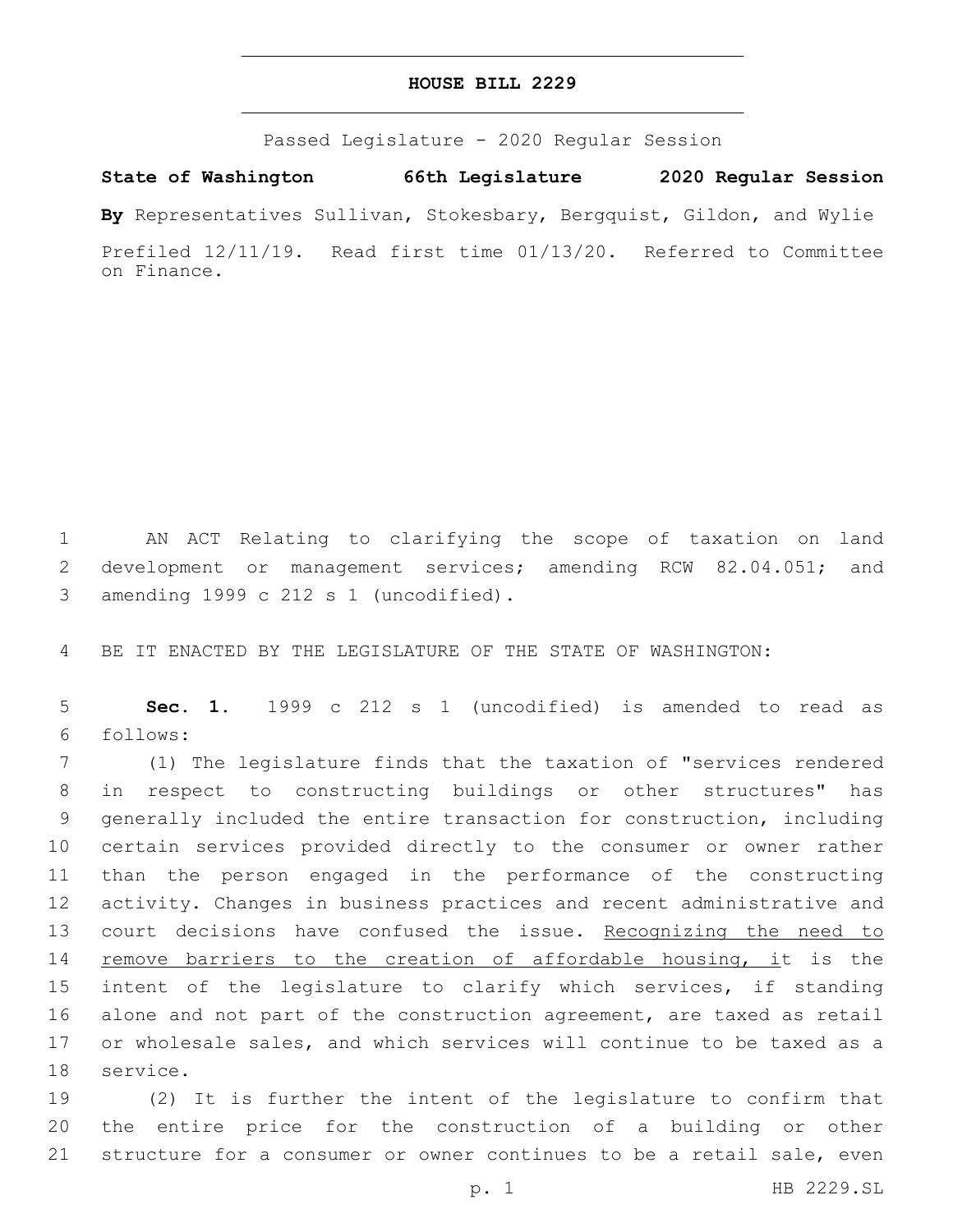though some of the individual services reflected in the price, if provided alone, would be taxed as services and not as separate retail 3 or wholesale sales.

 (3) Therefore, the intent of this act is to maintain the application of the law and not to extend retail treatment to activities not previously treated as retail activities. Services that are otherwise subject to tax as a service under RCW 82.04.290(2), including but not limited to engineering, architectural, surveying, flagging, accounting, legal, consulting, or administrative services, remain subject to tax as a service under RCW 82.04.290(2), if the person responsible for the performance of those services is not also responsible for the performance of the constructing, building, repairing, improving, or decorating activities. Additionally, unless otherwise provided by law, a person entering into an agreement to be responsible for the performance of services otherwise subject to tax as a service under RCW 82.04.290(2), and subsequently entering into a separate agreement to be responsible for the performance of constructing, building, repairing, improving, or decorating activities, is subject to tax as a service under RCW 82.04.290(2) with respect to the first agreement, and is subject to tax under the appropriate section of chapter 82.04 RCW with respect to the second agreement, if at the time of the first agreement there was no 23 contemplation by the parties, as evidenced by the facts, that the 24 agreements would be awarded to the same person.

 **Sec. 2.** RCW 82.04.051 and 1999 c 212 s 2 are each amended to 26 read as follows:

 (1) As used in RCW 82.04.050, the term "services rendered in respect to" means those services that are directly related to the constructing, building, repairing, improving, and decorating of buildings or other structures and that are performed by a person who is responsible for the performance of the constructing, building, repairing, improving, or decorating activity. The term does not include services such as engineering, architectural, surveying, flagging, accounting, legal, consulting, land development or 35 management, or administrative services provided to the consumer of, or person responsible for performing, the constructing, building, 37 repairing, improving, or decorating services.

 (2) A contract or agreement under which a person is responsible for both services that would otherwise be subject to tax as a service